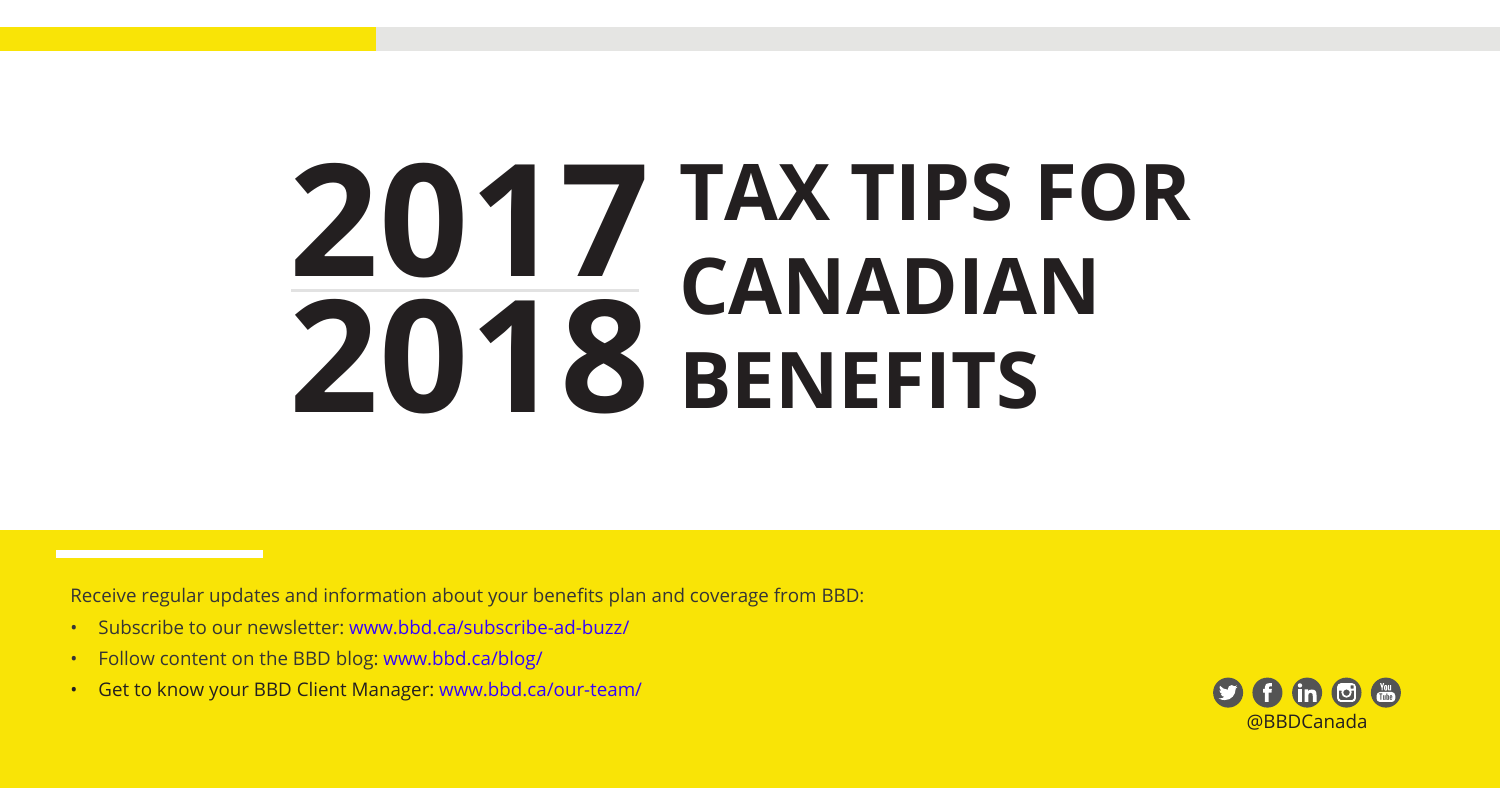#### **TABLE OF CONTENTS**

This document is up-to-date as of: March 19, 2018 Regulations are subject to change.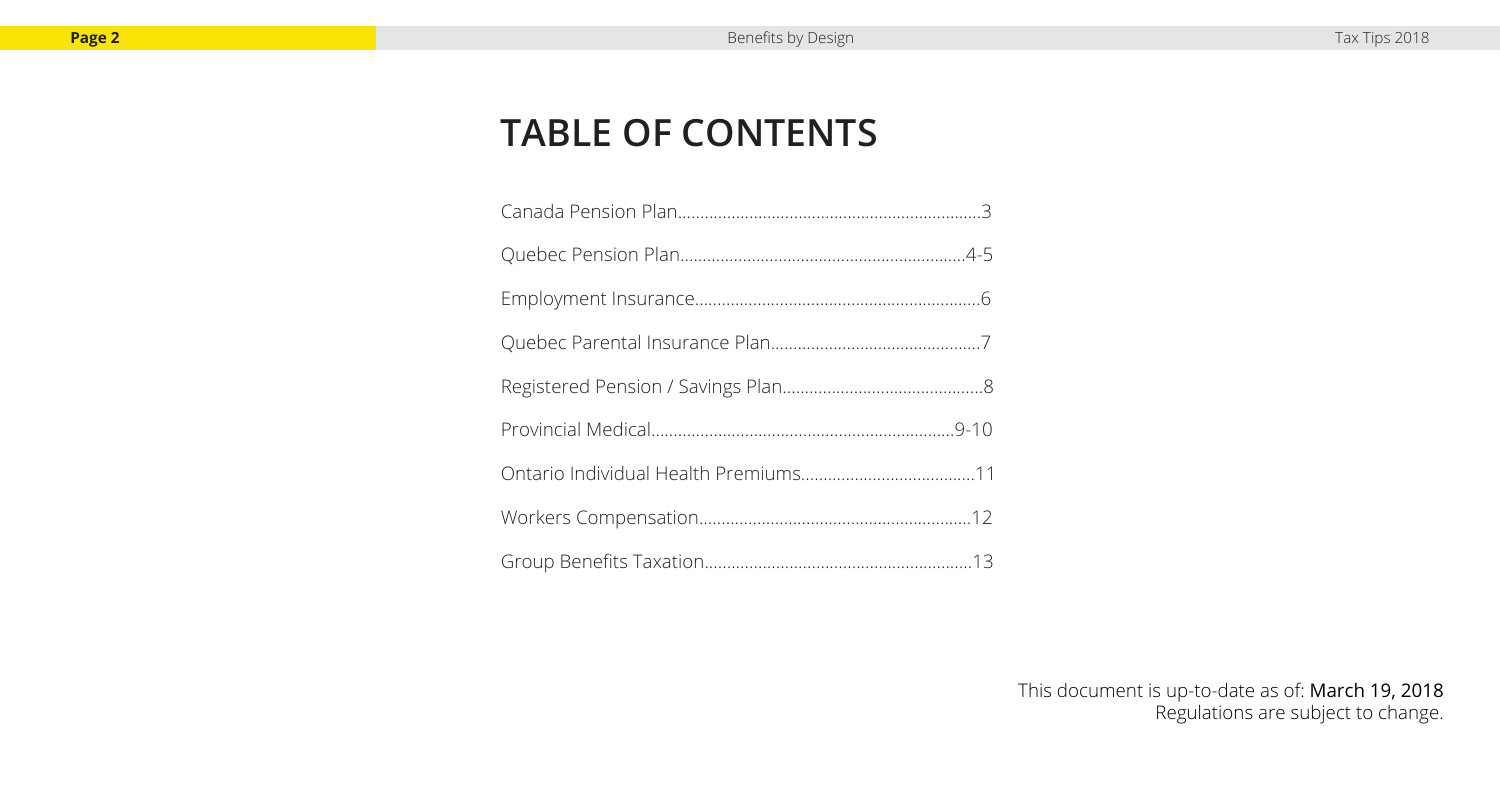## **CANADA PENSION PLAN (CPP)**

The CPP provides retirement benefits to people who have worked and contributed to the plan. The CPP supplements your retirement savings plan. Contributions towards CPP are deducted from the individual's pay. This chart specifies annual contribution limits for individuals based on the Canada Revenue Agency (CRA) guidelines.

| <b>CONTRIBUTIONS</b>                | 2017                           | 2018                           |
|-------------------------------------|--------------------------------|--------------------------------|
| Annual Maximum Pensionable Earnings | \$55,300                       | \$55,900                       |
| Annual Basic Exemption              | \$3,500                        | \$3,500                        |
| <b>Contribution Basis</b>           | \$51,800                       | \$52,400                       |
| <b>MAXIMUM ANNUAL CONTRIBUTIONS</b> |                                |                                |
| Employee                            | \$2,564.10 (4.95% of \$51,800) | \$2,593.80 (4.95% of \$52,400) |
| Employer                            | \$2,564.10 (4.95% of \$51,800) | \$2,593.80 (4.95% of \$52,400) |
| Self-employed                       | \$5,128.20 (9.90% of \$51,800) | \$5,187.60 (9.90% of \$52,400) |

| <b>BENEFITS - CPP</b>            | $2017 *$      | $2018*$       | *Maximum amount |
|----------------------------------|---------------|---------------|-----------------|
| Retirement Pension: Age 65       | \$1,114.17    | \$1,134.17    |                 |
| Post Retirement                  | \$27.85       | \$28.35       |                 |
| <b>DEATH BENEFITS</b>            |               |               |                 |
| Lump sum                         | \$2,500.00    | \$2,500.00    |                 |
| Surviving Spouse (Under Age 65)  | \$604.32/mo   | \$614.62/mo   |                 |
| Surviving Spouse (Age 65 & Over) | \$668.50/mo   | \$680.50/mo   |                 |
| Child (Per Child)                | \$241.02/mo   | \$244,64/mo   |                 |
| <b>DISABILITY BENEFITS</b>       |               |               |                 |
| Contributor                      | \$1,313.66/mo | \$1,236.35/mo |                 |
| Child (Per Child)                | \$241.02/mo   | \$244,64/mo   |                 |
|                                  |               |               |                 |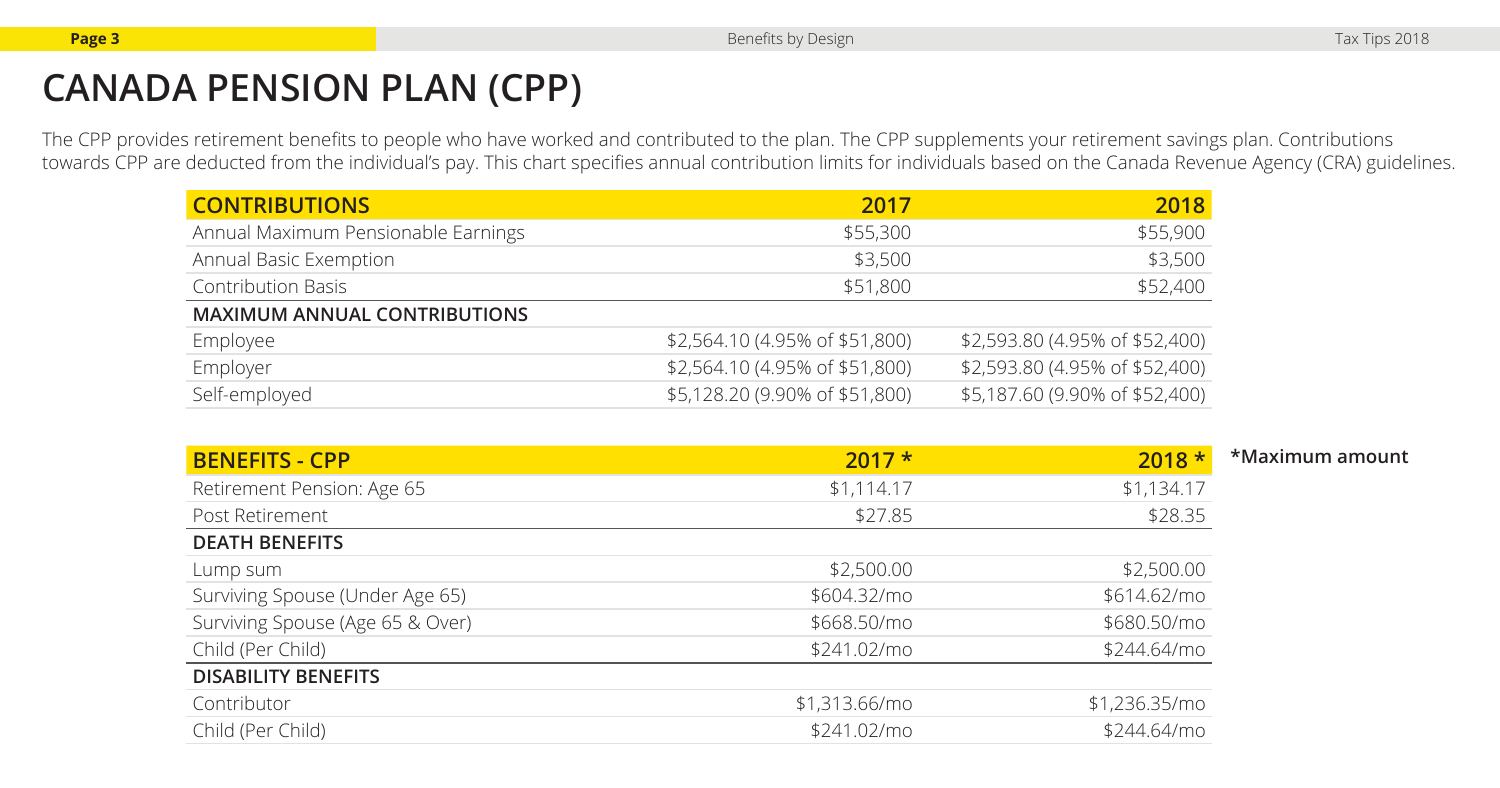# **QUEBEC PENSION PLAN (QPP)**

The QPP provides retirement benefits to people who have worked and contributed to the plan in Quebec. Contributions towards QPP are deducted from the individual's pay. This chart specifies annual contribution limits for individuals based on the Canada Revenue Agency (CRA) guidelines.

| <b>CONTRIBUTIONS</b>                | 2017                            | 2018                            |
|-------------------------------------|---------------------------------|---------------------------------|
| Annual Maximum Pensionable Earnings | \$55,300                        | \$55,900                        |
| Annual Basic Exemption              | \$3,500                         | \$3,500                         |
| <b>Contribution Basis</b>           | \$51,800                        | \$52,400                        |
| <b>MAXIMUM ANNUAL CONTRIBUTIONS</b> |                                 |                                 |
| Employee                            | \$2,797.20 (5.40% of \$51,800)  | \$2,829.60 (5.40% of \$52,400)  |
| Employer                            | \$2,797.20 (5.40% of \$51,800)  | \$2,829.60 (5.40% of \$52,400)  |
| Self-employed                       | \$5,594.40 (10.80% of \$51,800) | \$5,659.20 (10.80% of \$52,400) |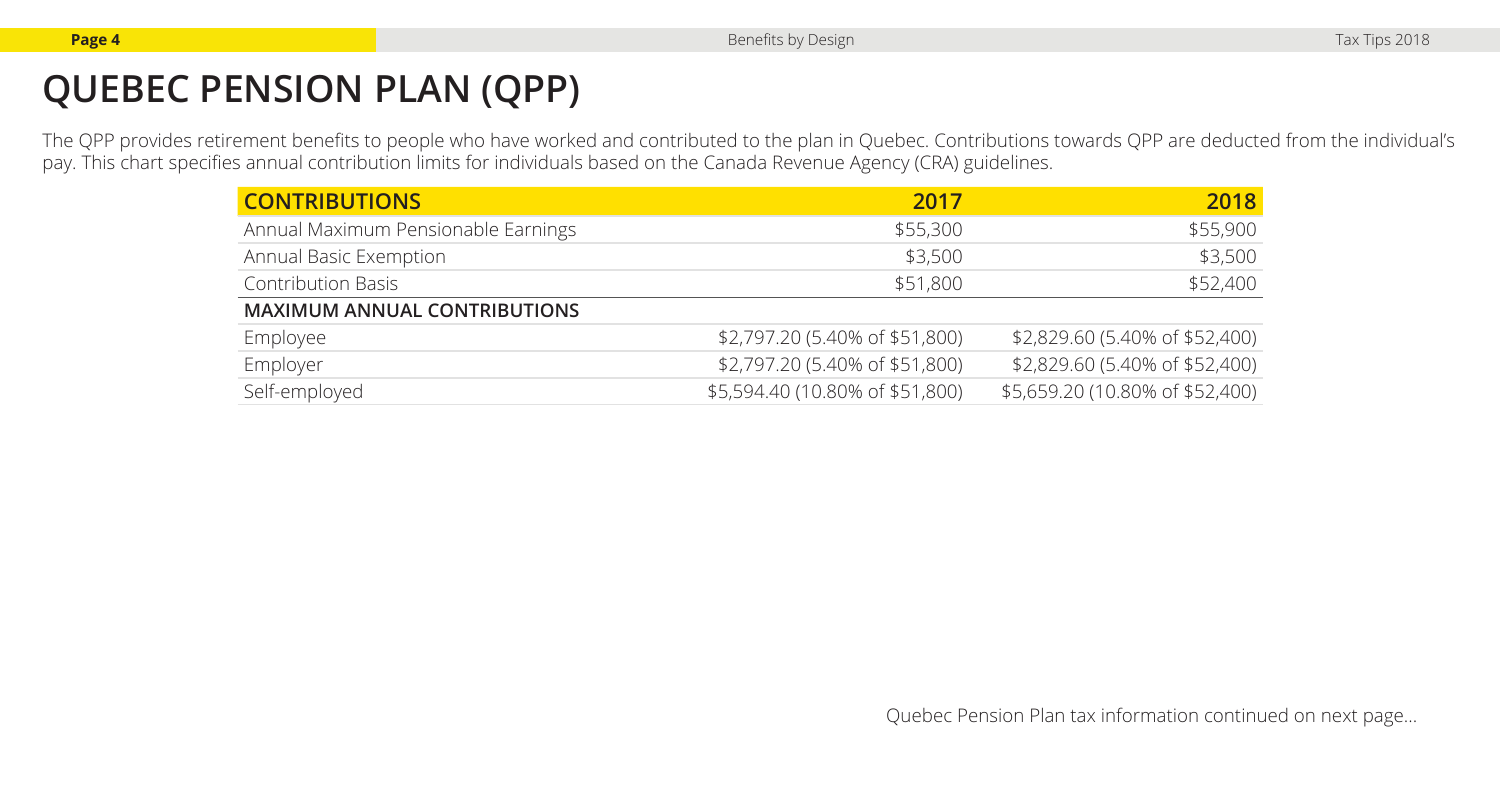## **QUEBEC PENSION PLAN (QPP)...CONTINUED**

This is a continuation of the information from page 4.

| <b>BENEFITS - QPP</b>                             | $2017*$         | $2018 *$      | *Maximum amount |
|---------------------------------------------------|-----------------|---------------|-----------------|
| Retirement Pension: Age 60 (64%)                  | \$713.07        | \$725.87      |                 |
| Retirement Pension: Age 65                        | \$,114.17       | \$1,134.17    |                 |
| Retirement Pension: Age 70 (142%)                 | \$1,582.12      | \$1,610.52    |                 |
| <b>DEATH BENEFITS</b>                             |                 |               |                 |
| Lump Sum                                          | \$2,500.00      | \$2,500.00    |                 |
| Under Age 45: Without Dependent Children          | \$540.23/mo     | \$549.57/mo   |                 |
| Under Age 45: With Dependent Children             | \$861.64/mo     | \$875.80/mo   |                 |
| Under Age 45: Disabled (With or Without Children) | \$895.81/mo     | \$910.48/mo   |                 |
| Age 45 - 64                                       | \$895.81/mo     | \$910.48/mo   |                 |
| Age 65 & Over                                     | \$668.50/mo     | \$680.50/mo   |                 |
| Child (Per Child)                                 | \$241.02/mo     | \$244,64/mo   |                 |
| <b>DISABILITY BENEFITS</b>                        |                 |               |                 |
| Contributor                                       | $$1,313.63$ /mo | \$1,335.80/mo |                 |
| Child (Per Child)                                 | \$76.52/mo      | \$77.67/mo    |                 |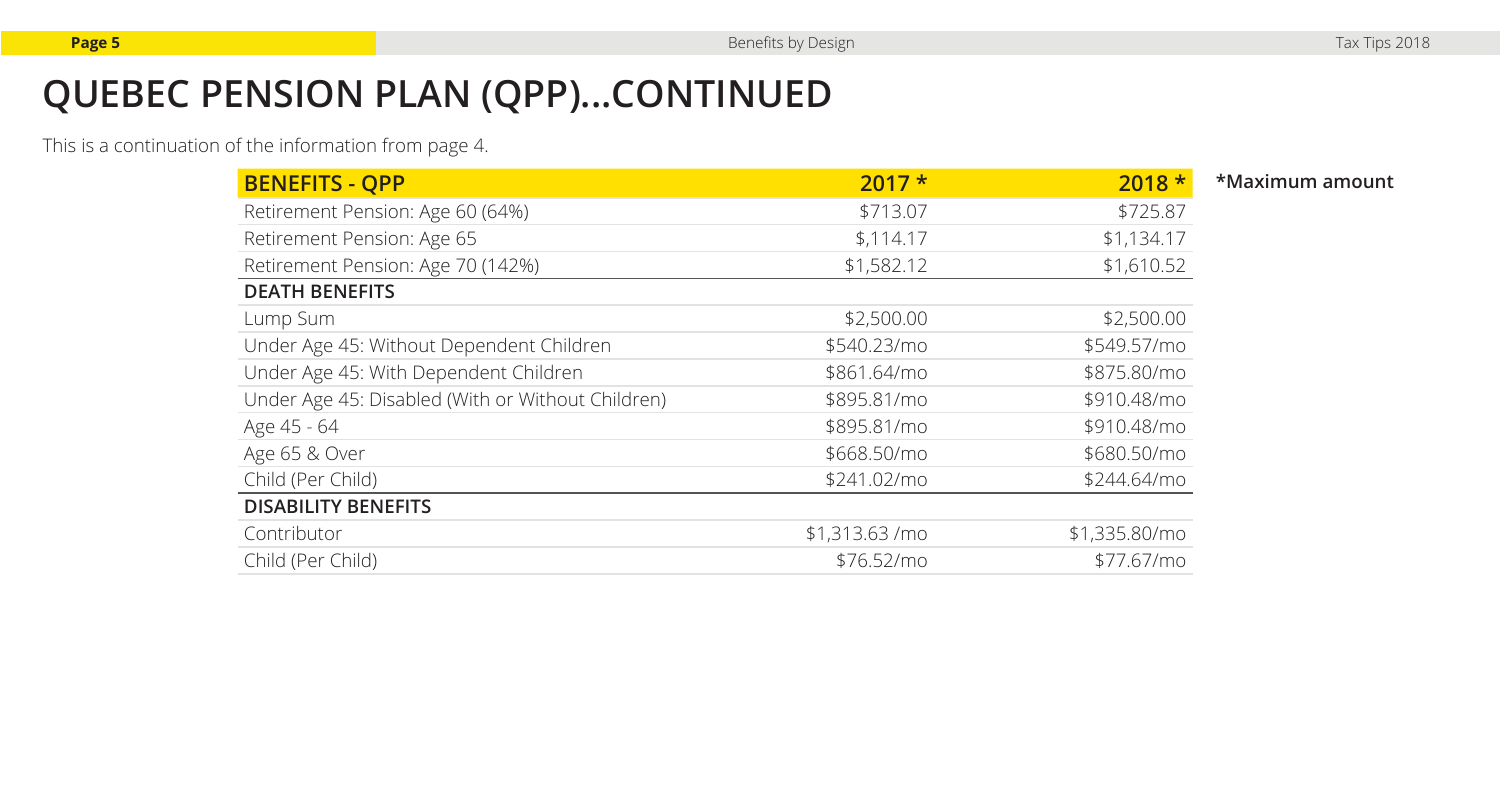EI is an amount that each employee is required to pay based on their earnings in case the insurance is ever required. EI comes into play when an employee has lost their job and, through no fault of their own, are available to work but unable to secure employment. There are two types of benefits: regular and special.

- Regular: Lose of employment through no fault of your own.
- Special benefits include:
	- Maternity and parental benefits: If you are pregnant or the mother/father caring for a newborn or adopted child.
	- Sickness benefits: If you are sick or injured or are quarantined due to an illness.
	- Compassionate care benefits: If you have to take time off work for a sick family member.

|                                            | 2017       | 2018       |
|--------------------------------------------|------------|------------|
| Maximum Weekly Benefit                     | \$543.00   | \$547.00   |
| Maximum Annual Insurable Earnings          | \$51,300   | \$51,700   |
| PROVINCES (OUTSIDE OF QUEBEC)              |            |            |
| Employee Contribution Rate                 | 1.63%      | 1.66%      |
| <b>Employer Contribution Rate</b>          | 2.282 %    | 2.324 %    |
| Maximum Employee Cost                      | \$836.19   | \$858.22   |
| Maximum Employer Cost - Non-Qualified Plan | \$1,171.00 | \$1,201.51 |
| <b>QUEBEC</b>                              |            |            |
| <b>Employee Contribution Rate</b>          | 1.27%      | 1.30%      |
| <b>Employer Contribution Rate</b>          | 1.778%     | 1.82%      |
| Maximum Employee Cost                      | \$651.51   | \$672.10   |
| Maximum Employer Cost - Non-Qualified Plan | \$912.11   | \$940.94   |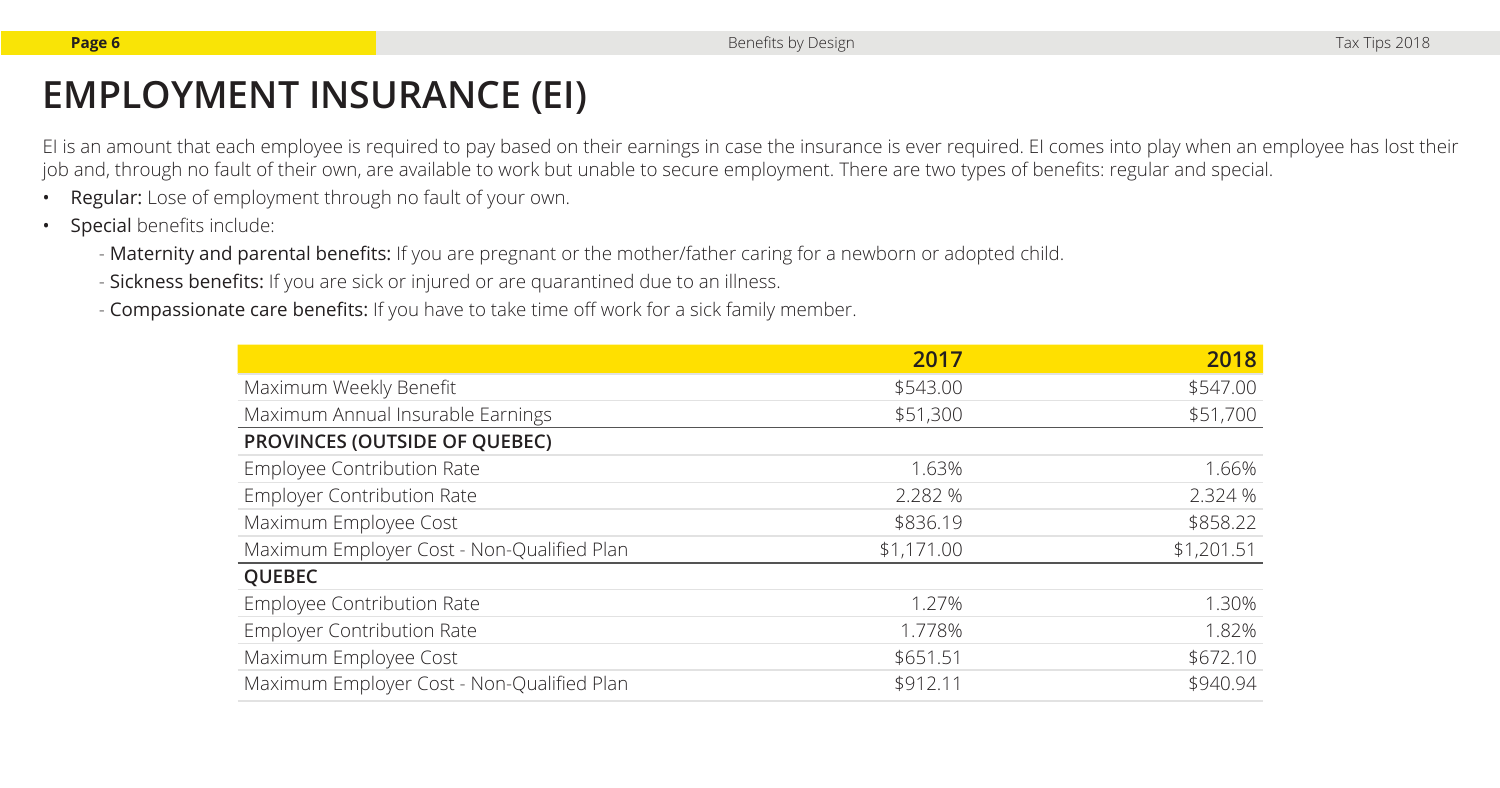## **QUEBEC PARENTAL INSURANCE PLAN (QPIP)**

QPIP supplements income for parents on parental leave. It is designed to support new parents as they devote time to their children in their first few months. It replaces maternity, parental or adoptive parent benefits provided before 2006 under the federal employment insurance plan.

|                                   | 2017     | 2018     |
|-----------------------------------|----------|----------|
| Maximum Annual Insurable Earnings | \$72,500 | \$74,000 |
| Employee Contribution Rate        | 0.548%   | 0.548%   |
| <b>Employer Contribution Rate</b> | 0.767%   | 0.767%   |
| Maximum Employee Cost             | \$397.30 | \$405.52 |
| Maximum Employer Cost             | \$556.08 | \$567.58 |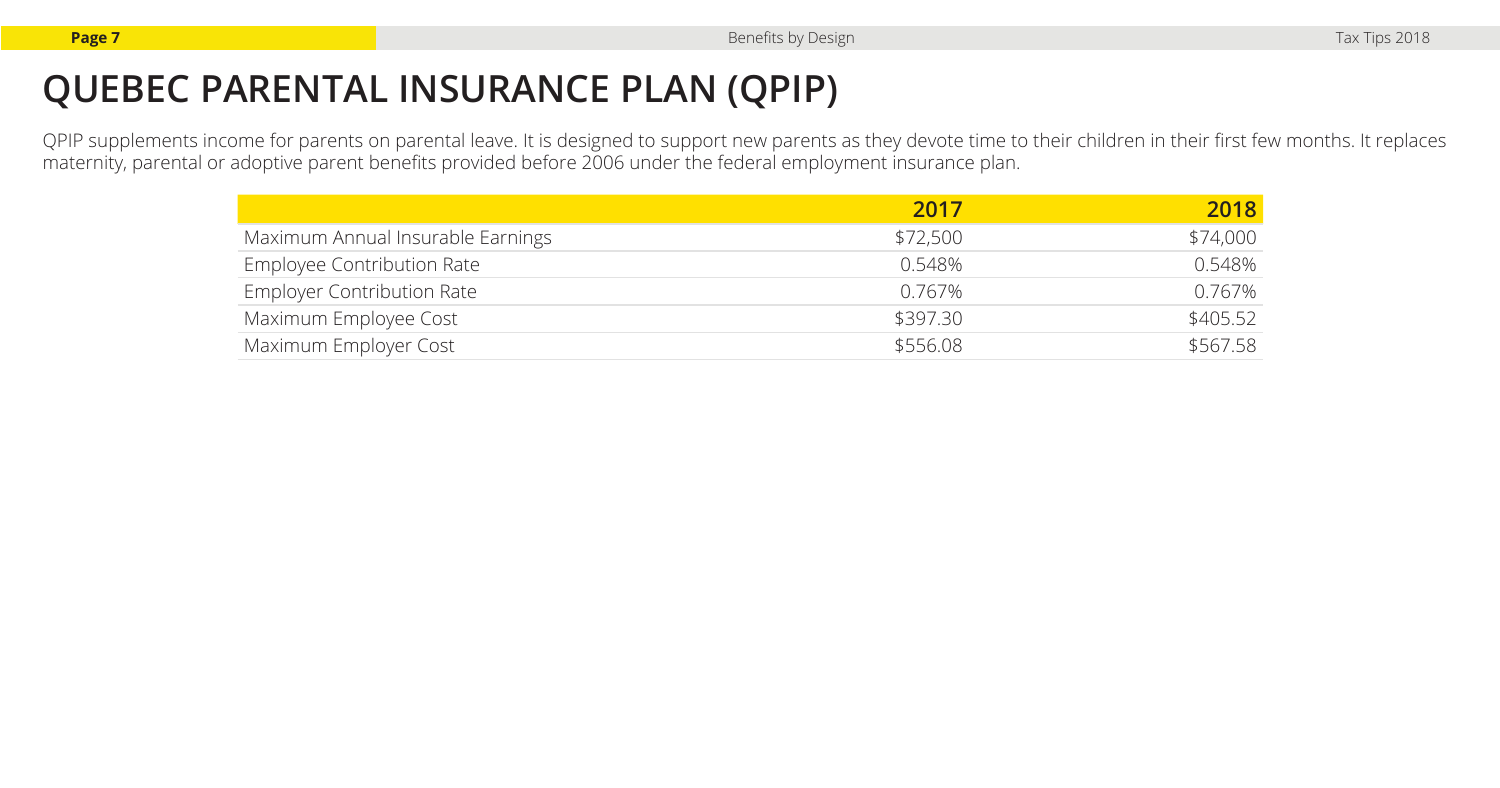#### **REGISTERED PENSION / SAVINGS PLAN**

Individual contributions to Registered Retirement Savings Plans (RRSP) and Registered Pension Plans (RPP) are tax deductible and not taxed until the funds are withdrawn. For RRSP and RPP plans, there is a maximum amount for what you can deposit in a given year.

Tax-Free Savings Accounts (TFSA) are a government-regulated tax-free savings plan. Similar to the RRSP and RPP plans, there is a cap on the amount you can deposit per year.

Deferred Pension Savings Plan (DPSP) is a savings plan whereby an employer contributes up to a certain amount (typically in the form of a percentage of your earnings). A DPSP acts like a pension at ages 60-65.

|                                                      | 2017      | 2018      |
|------------------------------------------------------|-----------|-----------|
| Defined Contribution Plan / RPP                      | \$26,230  | \$26,500  |
| Pensionable Earnings *                               | \$145,722 | \$147,222 |
| Registered Education Savings Plan (RESP)             | \$7,200   | \$7,200   |
| Registered Retirement Savings Plan (RRSP)            | \$26,010  | \$26,230  |
| Deferred Profit Sharing Plan (DPSP)                  | \$13,115  | \$13,250  |
| Tax-Free Savings Account (\$5,000/yr from 2009-2012) | \$5,500   | \$5,500   |

\* The total of all employer and employee contributions to an RPP are limited to the lesser of the current year's contribution limit and 18% of the employee's pensionable earnings for the year. The amount of pensionable earnings that generates the contribution limit each year is indicated in the table.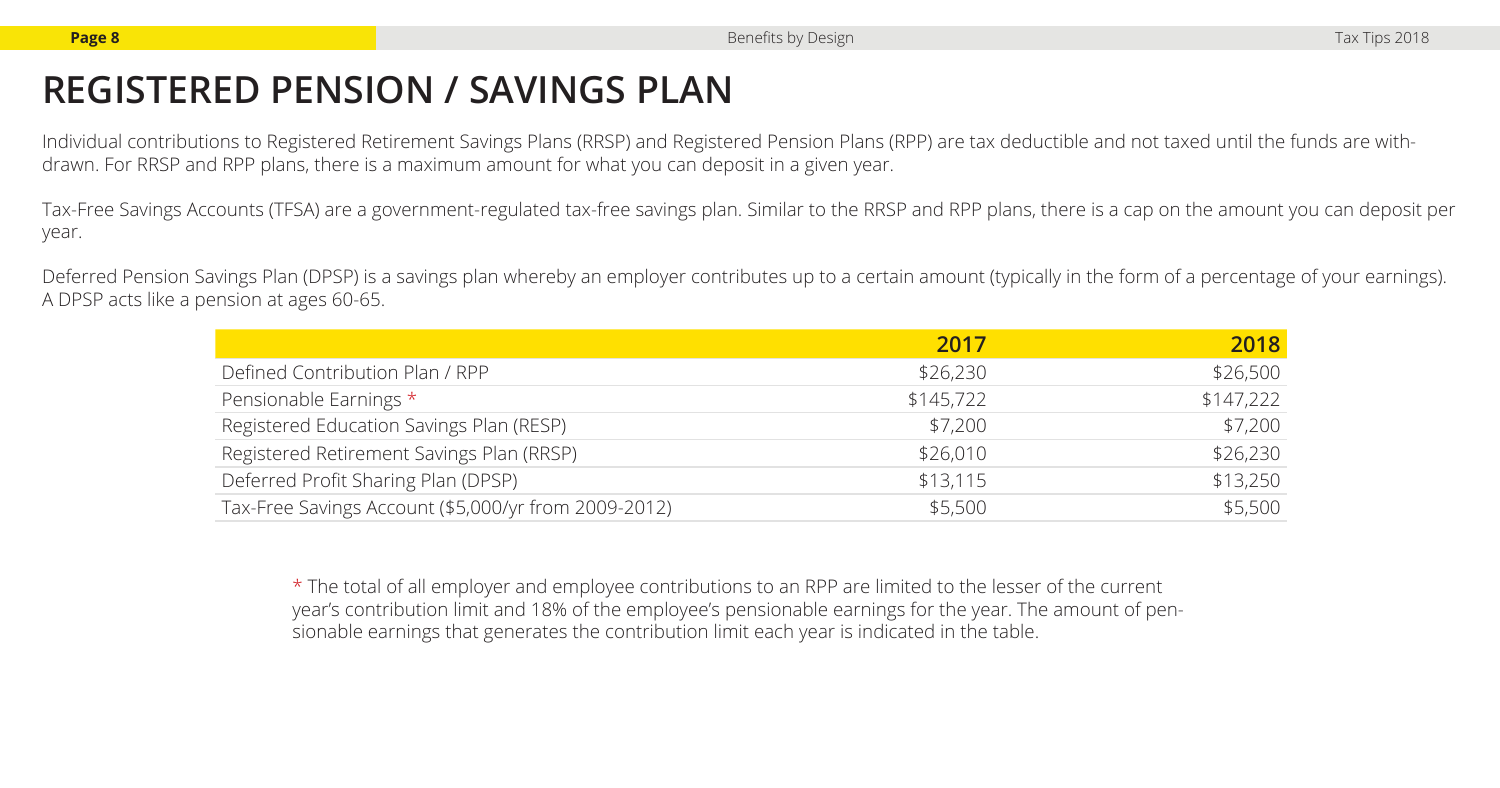## **PROVINCIAL MEDICAL COSTS**

Canadians are provided with health insurance by individual provinces and territories.

|                                                                                                            | 2017                                    | 2018                                    |
|------------------------------------------------------------------------------------------------------------|-----------------------------------------|-----------------------------------------|
| BRITISH COLUMBIA MSP MONTHLY PREMIUMS*<br>*2018 MSP reduction of 50% for annual net income below \$120,000 |                                         |                                         |
| Single                                                                                                     | \$75.00                                 | \$75.00                                 |
| Couple                                                                                                     | \$150.00                                | \$150.00                                |
| Family (3 or More)                                                                                         | \$150.00                                | \$150.00                                |
| <b>MANITOBA HEALTH TAX</b>                                                                                 |                                         |                                         |
| Gross Annual Payroll is \$1,250,000 or less                                                                | Exempt - No payroll tax                 | Exempt – No payroll tax                 |
| Gross Annual Payroll is \$1,250,001 - \$2,500,000                                                          | (Remuneration - $$1.25$ million) x 4.3% | (Remuneration - $$1.25$ million) x 4.3% |
| Gross Annual Payroll is \$2,500,000 (or more) from first dollar                                            | Remuneration x 2.15%                    | Remuneration x 2.15%                    |
| <b>ONTARIO EMPLOYER HEALTH TAX*</b><br>*See separate table for premiums payable by individuals             |                                         |                                         |
| Gross Annual Payroll Exemption<br>(Includes associated corporations sharing exemption)*                    | \$450,000                               | \$450,000                               |
| Up to \$200,000.00                                                                                         | 0.98%                                   | 0.98%                                   |
| \$200,000.01 to \$400,000.00                                                                               | 1.101% - 1.829%                         | 1.101% - 1.829%                         |
| Over \$400,000.00                                                                                          | 1.95%                                   | 1.95%                                   |
| <b>QUEBEC HEALTH SERVICES FUND</b>                                                                         |                                         |                                         |
| Gross Annual Payroll is \$1,000,000 or less                                                                | 2.55%                                   | 2.40%                                   |
| Gross Annual Payroll is \$5,000,000 or more                                                                | 4.26%                                   | 4.26%                                   |
| Gross Annual Payroll is over \$1,000,000 but less than \$5,000,000                                         | Between 2.12% and 4.26%                 | Between 2.40% and 4.26%                 |

\* No exemption for private sector employers, including associated groups, with annual payroll over \$5 million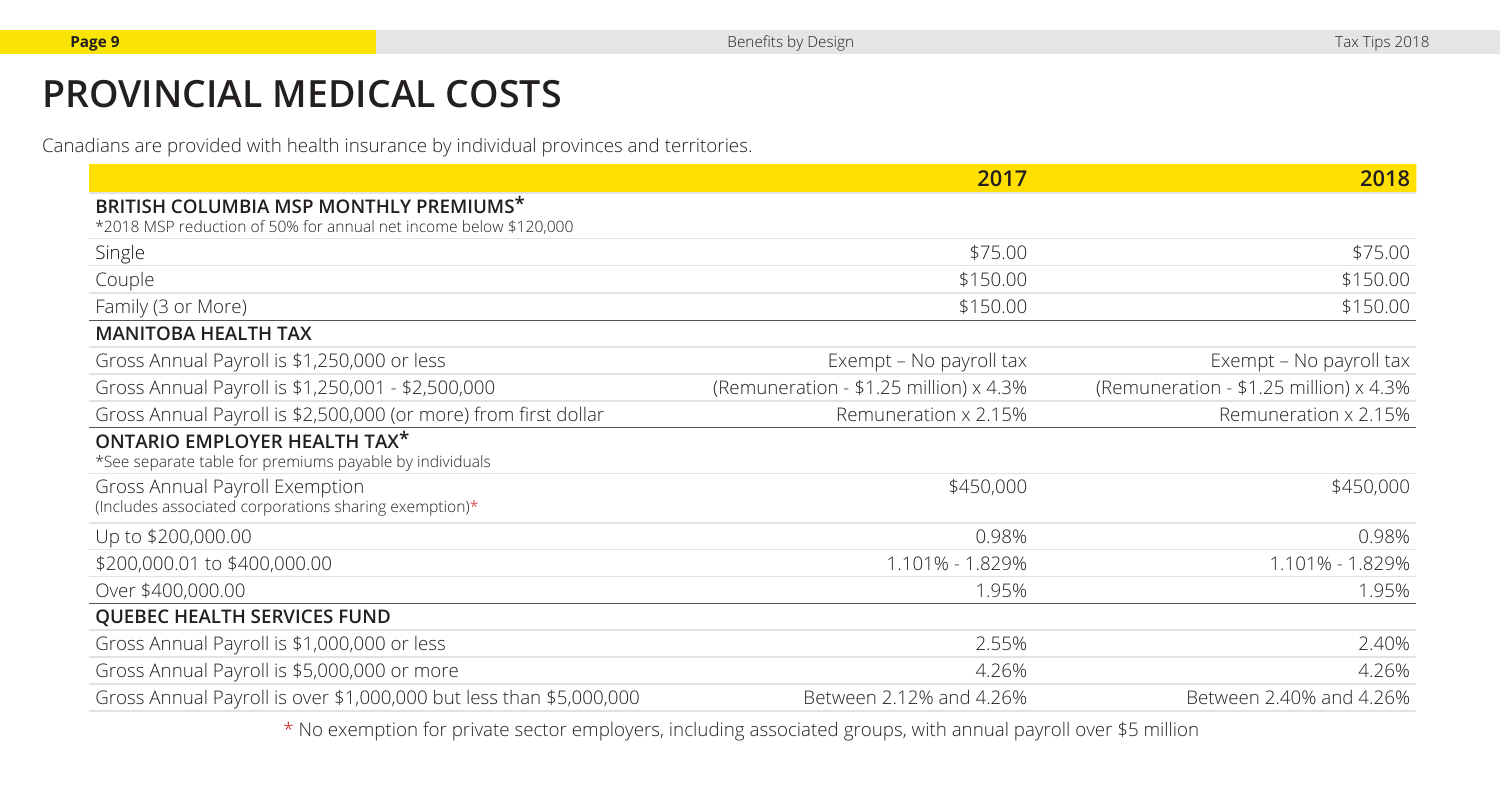## **PROVINCIAL MEDICAL COSTS...CONTINUED**

This is a continuation of the information from page 9.

|                                             | 2017                    | 2018                    |
|---------------------------------------------|-------------------------|-------------------------|
| NEWFOUNDLAND AND LABRADOR HEALTH TAX        |                         |                         |
| Gross Annual Payroll is \$1,200,000 or less | Exempt - No payroll tax | Exempt - No payroll tax |
| \$1,200,001 or more                         | 2%                      | 2%                      |
| <b>ALBERTA</b>                              |                         |                         |
| Government Funded                           | N/A                     | N/A                     |
| <b>SASKATCHEWAN</b>                         |                         |                         |
| Government Funded                           | N/A                     | N/A                     |
| <b>NEW BRUNSWICK</b>                        |                         |                         |
| Government Funded                           | N/A                     | N/A                     |
| <b>NOVA SCOTIA</b>                          |                         |                         |
| Government Funded                           | N/A                     | N/A                     |
| <b>PRINCE EDWARD ISLAND</b>                 |                         |                         |
| Government Funded                           | N/A                     | N/A                     |
| <b>NORTH WEST TERRITORIES</b>               |                         |                         |
| Government Funded                           | N/A                     | N/A                     |
| <b>NUNAVUT</b>                              |                         |                         |
| Government Funded                           | N/A                     | N/A                     |
| <b>YUKON</b>                                |                         |                         |
| Government Funded                           | N/A                     | N/A                     |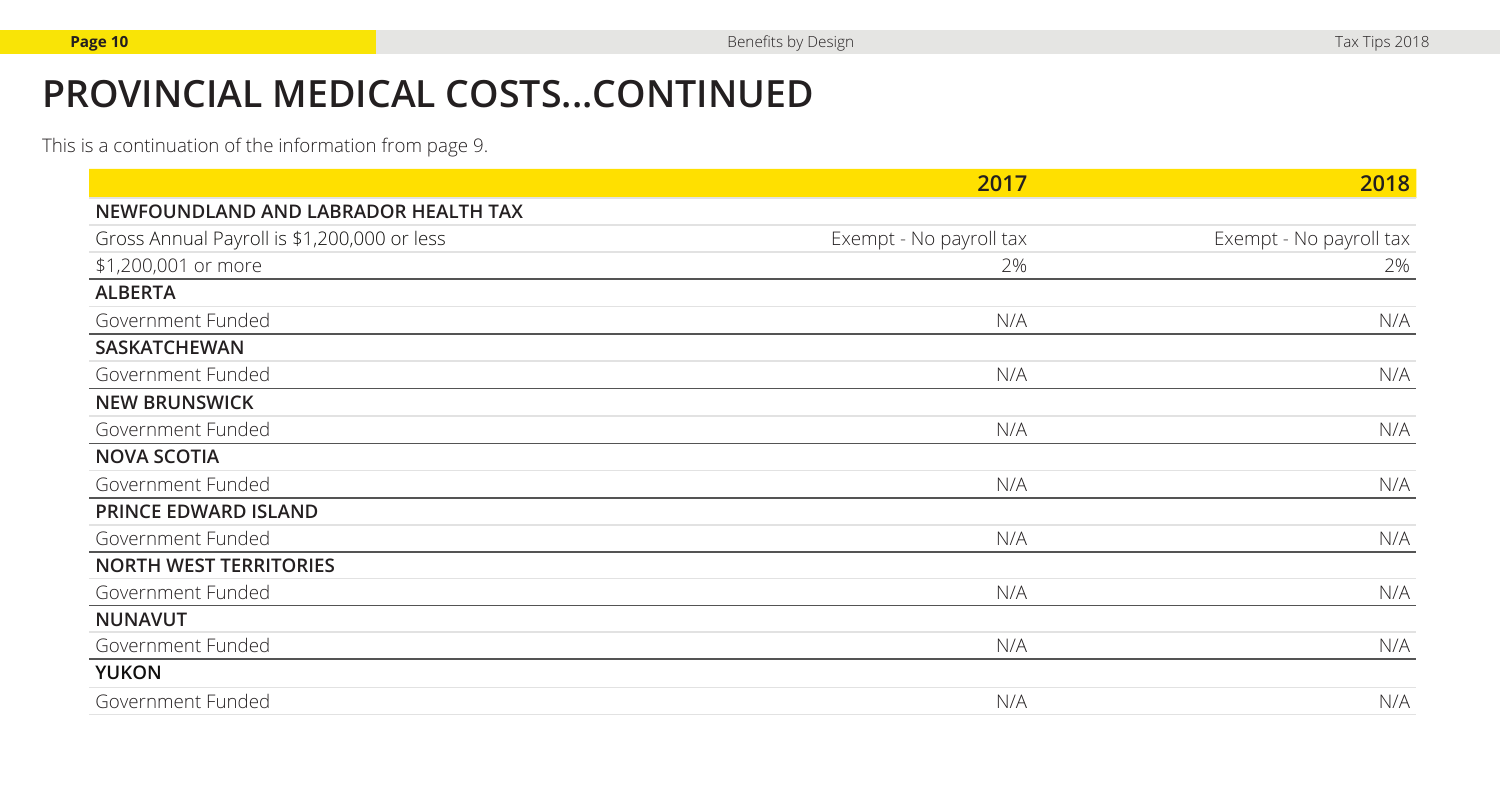#### **ONTARIO INDIVIDUAL HEALTH PREMIUMS**

Ontario residents pay the health premium through the income tax system. The money collected through the tax funds Ontario's health services.

| <b>Taxable Income</b> | 2005 and Later Tax Years                         |
|-----------------------|--------------------------------------------------|
| $$0.00 - $20,000$     | No premium                                       |
| $$20,001 - $25,000$   | (Taxable income - \$20,000) x 6%                 |
| $$25,001 - $36,000$   | \$300                                            |
| $$36,001 - $38,500$   | $$300 + (taxable income - $36,000) \times 6\%$   |
| $$38,501 - $48,000$   | \$450                                            |
| $$48,001 - $48,600$   | \$450 + (taxable income - \$48,000) x 25%        |
| $$48,601 - $72,000$   | \$600                                            |
| $$72,001 - $72,600$   | $$600 + (taxable income - $72,000) \times 25\%$  |
| $$72,601 - $200,000$  | \$750                                            |
| $$200,001 - $200,600$ | $$750 + (taxable income - $200,000) \times 25\%$ |
| $$200,601+$           | \$900                                            |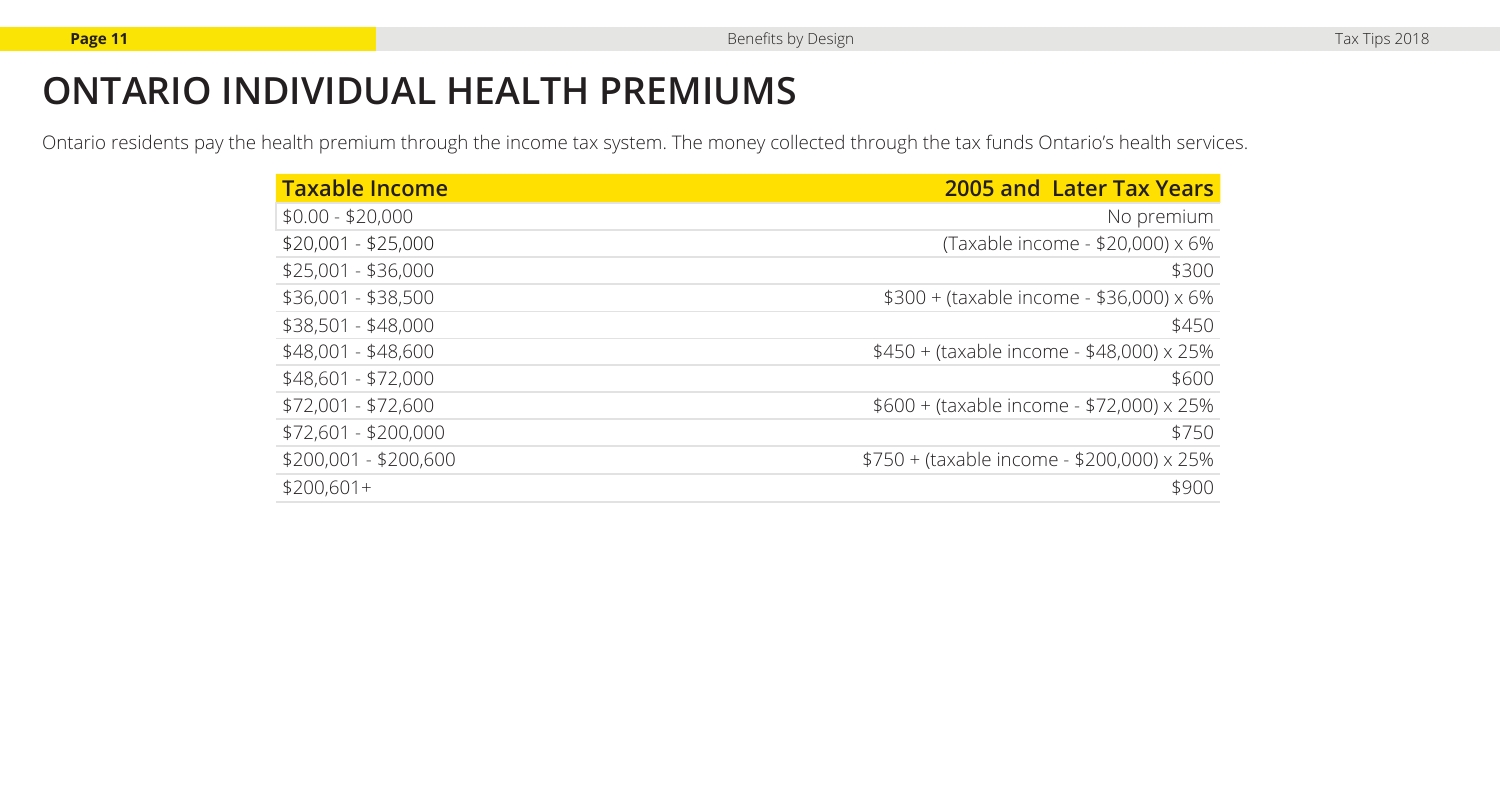## **WORKERS COMPENSATION**

Workers compensation (WCIB) is a percentage of earnings that you are required to pay out of your paycheck if you ever need to draw on it. Maximum assessable earnings subject to premiums.

| <b>Province</b>           | 2017      | 2018      |
|---------------------------|-----------|-----------|
| <b>British Columbia</b>   | \$81,900  | \$82,700  |
| Alberta                   | \$98,700  | \$98,700  |
| Saskatchewan              | \$76,086  | \$82,627  |
| Manitoba                  | \$127,000 | \$127,000 |
| Ontario                   | \$88,500  | \$90,300  |
| Quebec                    | \$72,500  | \$74,000  |
| New Brunswick             | \$62,700  | \$62,600  |
| Newfoundland and Labrador | \$63,420  | \$64,375  |
| Nova Scotia               | \$59,300  | \$59,800  |
| Prince Edward Island      | \$52,800  | \$53,400  |
| Northwest Territories     | \$90,600  | \$90,600  |
| Nunavut                   | \$90,600  | \$90,600  |
| Yukon                     | \$85,601  | \$86,971  |